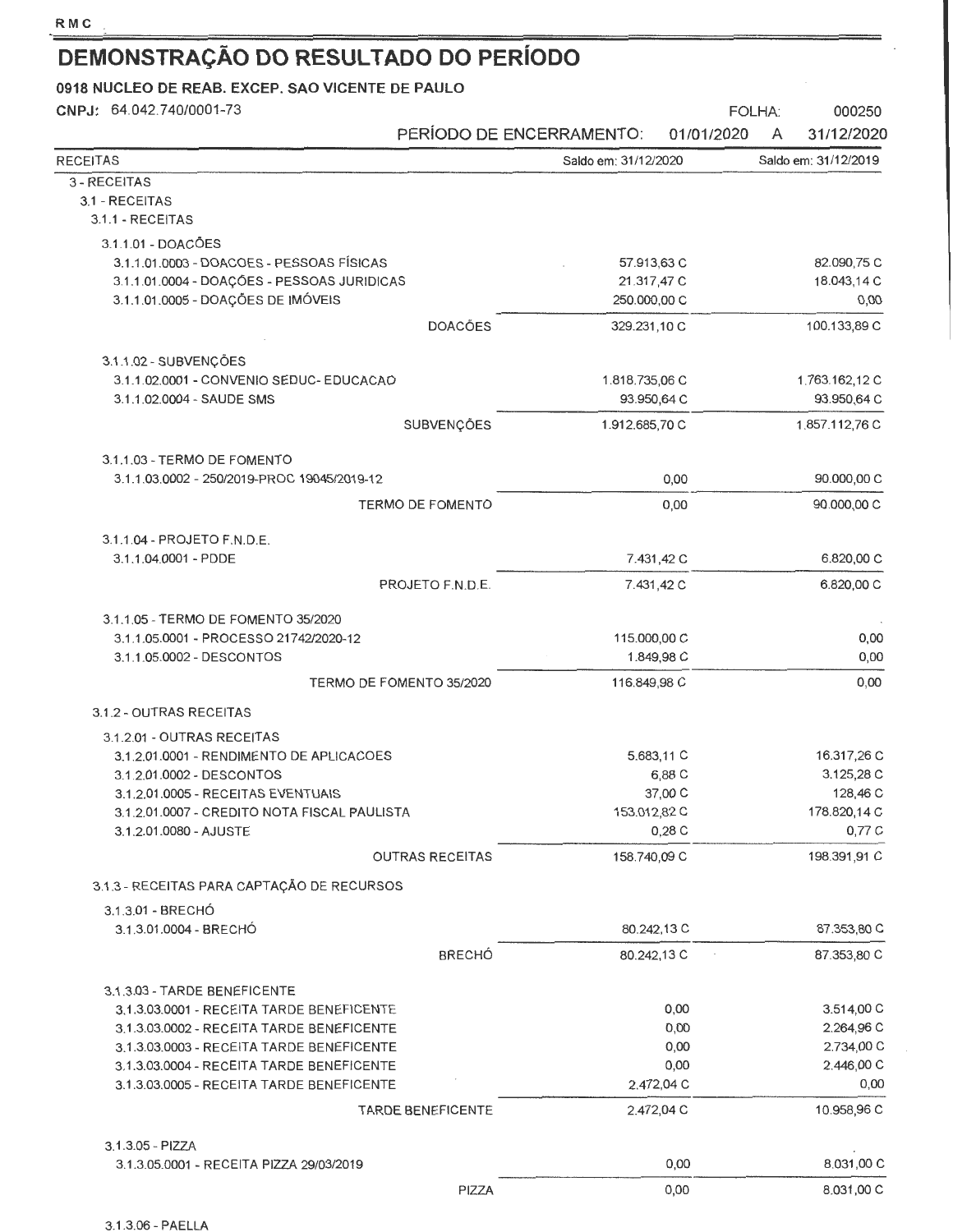| CNPJ: 64.042.740/0001-73                                                                |                          |                          | <b>FOLHA:</b> |   | 000251       |
|-----------------------------------------------------------------------------------------|--------------------------|--------------------------|---------------|---|--------------|
|                                                                                         | PERÍODO DE ENCERRAMENTO: |                          | 01/01/2020    | A | 31/12/2020   |
| 3.1.3.07 - EVENTOS                                                                      |                          |                          |               |   |              |
| 3.1.3.07.0001 - GNOCCHI SOLIDARIO                                                       |                          |                          | 0,00          |   | 3.738,00 C   |
|                                                                                         | <b>EVENTOS</b>           |                          | 0,00          |   | 3.738,00 C   |
| 3.1.3.08 - CARNAVAL SOLIDÁRIO                                                           |                          |                          |               |   |              |
| 3.1.3.08.0001 - RECEITA CARNAVAL SOLIDARIO                                              |                          | 13.491,50 C              |               |   | 10.157,50 C  |
| 3.1.3.08.0002 - SOBRAS E LATINHAS                                                       |                          |                          | 855,50 C      |   | 0,00         |
| <b>CARNAVAL SOLIDÁRIO</b>                                                               |                          | 14.347,00 C              |               |   | 10.157,50 C  |
| 3.1.3.11 - FESTA INVERNO SANTOS (ARENA SANTOS)<br>3.1.3.11.0001 - RECEITA FESTA INVERNO |                          |                          | 0,00          |   | 64.213,00 C  |
| FESTA INVERNO SANTOS (ARENA SANTOS)                                                     |                          |                          | 0,00          |   | 64.213,00 C  |
| 3.1.3.13 - LOCAÇÕES EVENTUAIS                                                           |                          |                          |               |   |              |
| 3.1.3.13.0001 - SALÃO                                                                   |                          |                          | 0,00          |   | 700,00 C     |
| LOCAÇÕES EVENTUAIS                                                                      |                          |                          | 0,00          |   | 700,00 C     |
| 3.1.3.14 - ARTESANATO                                                                   |                          |                          |               |   |              |
| 3.1.3.14.0001 - ARTESANATO                                                              |                          |                          | 410,00 C      |   | 15.982,27 C  |
| 3.1.3.14.0002 - FEIRA DE CRIATIV/ ARTE/SOLIDARIEDA                                      |                          |                          | 534,97 C      |   | 331,00 C     |
| 3.1.3.14.0003 - FEIRA DA IGREJA DO SAGRADO C. DE J                                      |                          | 2.005,00 C               |               |   | 0,00         |
|                                                                                         | ARTESANATO               | 2.949,97 C               |               |   | 16.313,27 C  |
| 3.1.3.18 - FESTA JUNINA<br>3.1.3.18.0003 - RECEITA FESTA JUNINA NUREX 2019              |                          |                          | 0,00          |   | 5.823,00 C   |
|                                                                                         | FESTA JUNINA             |                          | 0,00          |   | 5.823,00 C   |
|                                                                                         |                          |                          |               |   |              |
| 3.1.3.19 - RECEITA PORCO NO ROLETE<br>3.1.3.19.0001 - RECEITA PORCO NO ROLETE           |                          |                          | 0,00          |   | 12.167,00 C  |
| RECEITA PORCO NO ROLETE                                                                 |                          |                          | 0,00          |   | 12.167,00 C  |
| 3.1.3.20 - GOURMET SOLIDARIA                                                            |                          |                          |               |   |              |
| 3.1.3.20.0001 - RESTAURANTE FOGO DE MINAS                                               |                          |                          | 0,00          |   | 1.500,00 C   |
| <b>GOURMET SOLIDARIA</b>                                                                |                          |                          | 0,00          |   | 1.500,00 C   |
| 3.1.3.21 - FEIJOADA                                                                     |                          |                          |               |   |              |
| 3.1.3.21.0001 - RECEITA FEIJOADA                                                        |                          |                          | 0,00          |   | 3.889,00 C   |
|                                                                                         | <b>FEIJOADA</b>          |                          | 0,00          |   | 3.889,00 C   |
| 3.1.3.22 - FESTIVAL GASTRONÔMICO                                                        |                          |                          |               |   |              |
| 3.1.3.22.0001 - DOACOES                                                                 |                          |                          | 0,00          |   | 8.000,00 C   |
| 3.1.3.22.0002 - CONVITES                                                                |                          |                          | 0,00          |   | 25.200,00 C  |
| FESTIVAL GASTRONÔMICO                                                                   |                          |                          | 0,00          |   | 33.200,00 C  |
| 3.1.3.23 - NHOQUE                                                                       |                          |                          |               |   |              |
| 3.1.3.23.0001 - RECEITA NHOQUE                                                          | <b>NHOQUE</b>            | 3.812,00 C<br>3.812,00 C |               |   | 0,00<br>0,00 |
|                                                                                         |                          |                          |               |   |              |
| 3.1.3.24 - DIA DAS CRIANÇAS                                                             |                          |                          |               |   |              |
| 3.1.3.24.0001 - RECEITA DIA DAS CRIANÇAS                                                |                          | 4.930,00 C               |               |   | 0,00         |
| DIA DAS CRIANÇAS                                                                        |                          | 4.930,00 C               |               |   | 0,00         |
| 3.1.3.25 - EVENTO PERNIL SOLIDARIO                                                      |                          |                          |               |   |              |
| 3.1.3.25.0001 - PANIFICADORA SANTA CECILIA                                              |                          |                          | 328,00 C      |   | 0,00         |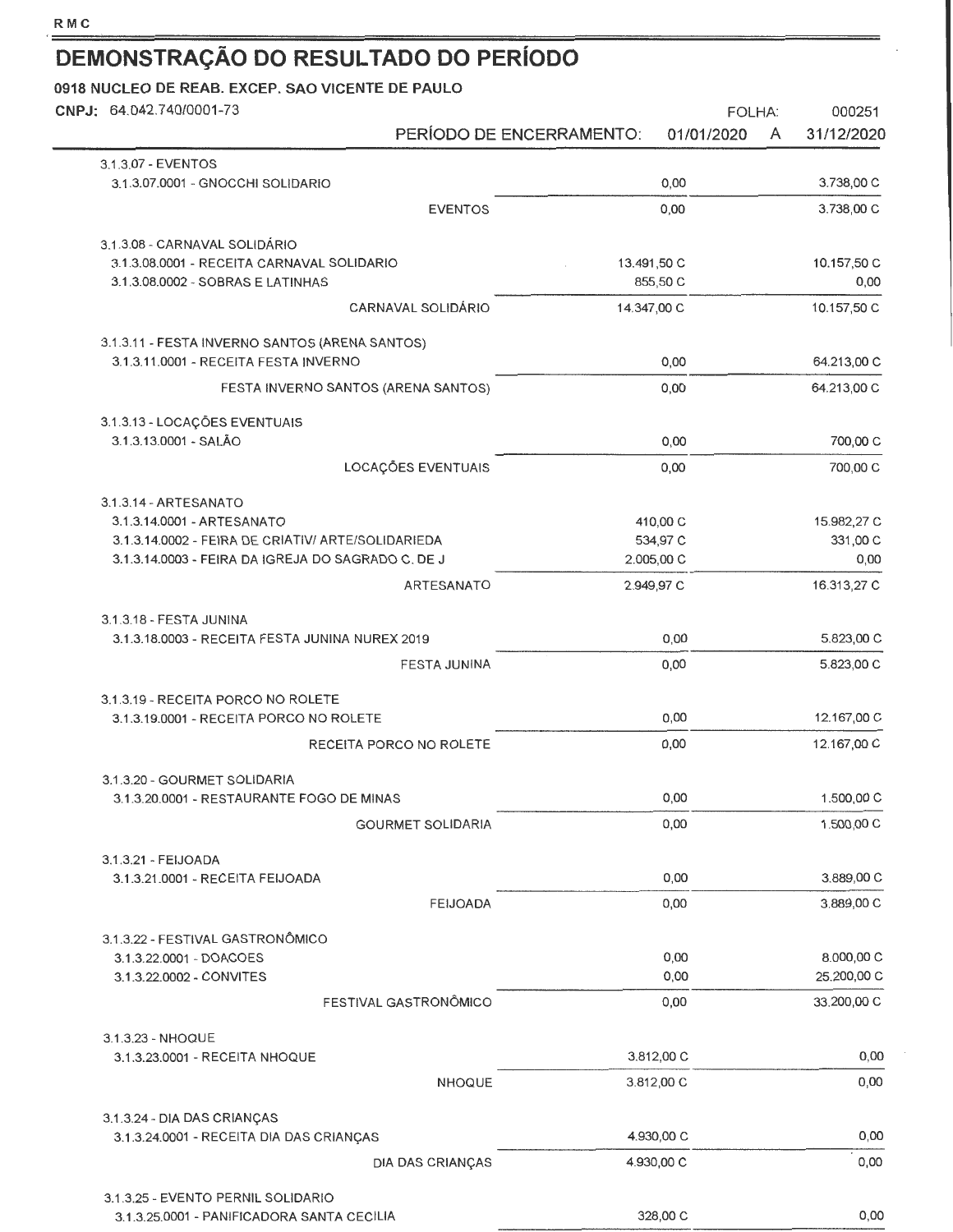| CNPJ: 64.042.740/0001-73                                                                    |                          |                      | FOLHA:     |   | 000252                    |
|---------------------------------------------------------------------------------------------|--------------------------|----------------------|------------|---|---------------------------|
|                                                                                             | PERÍODO DE ENCERRAMENTO: |                      | 01/01/2020 | A | 31/12/2020                |
| 3.1.3.60.0001 - CONVITES                                                                    |                          |                      | 0,00       |   | 65.350,00 C               |
| 3.1.3.60.0002 - PATROCINADORES/DOAÇOES                                                      |                          |                      | 0,00       |   | 21.450,00 C               |
| JANTAR DANÇANTE FIM DE ANO                                                                  |                          |                      | 0,00       |   | 86.800,00 C               |
| 3.1.4 - RESULTADO DE GRATUIDADES                                                            |                          |                      |            |   |                           |
| 3.1.4.01 - RECEITA GRATUIDADES - EDUCAÇÃO                                                   |                          |                      |            |   |                           |
| 3.1.4.01.0001 - INSS                                                                        |                          | 191.752,68 C         |            |   | 167.374,19 C              |
| 3.1.4.01.0002 - SAT                                                                         |                          | 4.793,81 C           |            |   | 4.184,34 C                |
| 3.1.4.01.0003 - TERCEIROS                                                                   |                          | 43.144,36 C          |            |   | 37.659,19 C               |
| RECEITA GRATUIDADES - EDUCAÇÃO                                                              |                          | 239.690,85 C         |            |   | 209.217,72 C              |
| 3.1.4.02 - RECEITA DE GRATUIDADES - SAUDE                                                   |                          |                      |            |   |                           |
| 3.1.4.02.0001 - INSS                                                                        |                          | 30.309,74 C          |            |   | 32.066,21 C               |
| 3.1.4.02.0002 - SAT                                                                         |                          |                      | 757,70 C   |   | 801,63 C                  |
| 3.1.4.02.0003 - TERCEIROS                                                                   |                          | 6.819,68 C           |            |   | 7.214,89 C                |
| RECEITA DE GRATUIDADES - SAUDE                                                              |                          | 37.887,12 C          |            |   | 40.082,73 C               |
| 3.1.4.04 - RECEITA DE GRATUIDADES - DEP SOCIAL                                              |                          |                      |            |   |                           |
| 3.1.4.04.0001 - INSS                                                                        |                          | 18.632,64 C          |            |   | 3,987,50 C                |
| 3.1.4.04.0002 - SAT                                                                         |                          |                      | 465,81 C   |   | 99,70 C                   |
| 3.1.4.04.0003 - TERCEIROS                                                                   |                          | 4.192,31 C           |            |   | 897,20 C                  |
| RECEITA DE GRATUIDADES - DEP SOCIAL                                                         |                          | 23.290,76 C          |            |   | 4.984,40 C                |
| 3.1.4.05 - RECEITA GRATUIDADE (DEP TEMP)                                                    |                          |                      |            |   |                           |
| 3.1.4.05.0001 - INSS                                                                        |                          | 6.979,80 C           |            |   | 4.316,66 C                |
| 3.1.4.05.0002 - SAT                                                                         |                          |                      | 174,51 C   |   | 107,91 C                  |
| 3.1.4.05.0003 - TERCEIROS                                                                   |                          | 1.570,47 C           |            |   | 971,25 C                  |
| RECEITA GRATUIDADE (DEP TEMP)                                                               |                          | 8.724,78 C           |            |   | 5.395,82 C                |
| <b>Total de RECEITAS</b>                                                                    |                          | 2.943.612,94 C       |            |   | 2.868.268,76 C            |
| (=) RECEITA LÍQUIDA                                                                         |                          | 2.943.612,94 C       |            |   | 2.868.268,76 C            |
| (=) SUPERAVIT BRUTO                                                                         |                          | 2.943.612,94 C       |            |   | 2.868.268,76 C            |
| <b>DESPESAS</b>                                                                             |                          | Saldo em: 31/12/2020 |            |   | Saldo em: 31/12/2019      |
| 5 - DESPESAS                                                                                |                          |                      |            |   |                           |
| 5.1 - DESPESAS                                                                              |                          |                      |            |   |                           |
| 5.1.1 - DESPESAS                                                                            |                          |                      |            |   |                           |
| 5.1.1.01 - DEPARTAMENTO EDUCACAO                                                            |                          |                      |            |   |                           |
| 5.1.1.01.0001 - SALARIOS - EDUCACAO                                                         |                          | 793.996,91 D         |            |   | 761.192,15 D              |
| 5.1.1.01.0002 - 13 SALARIO- EDUCACAO                                                        |                          | 72.602,42 D          |            |   | 70.042,32 D               |
| 5.1.1.01.0004 - FERIAS-EDUCACAO                                                             |                          | 92.164,10 D          |            |   | 88.877,25 D               |
| 5.1.1.01.0005 - IND. TRABALHISTA- EDUCACAO                                                  |                          |                      | 0,00       |   | 4.895,74 D                |
| 5.1.1.01.0006 - INSS - EDUCACAO                                                             |                          | 239.690,85 D         |            |   | 224.230,42 D              |
| 5.1.1.01.0007 - FGTS- EDUCACAO                                                              |                          | 77.419,99 D          | 9.779,45 D |   | 92.339,89 D<br>9.341,07 D |
| 5.1.1.01.0011 - PIS S/ FOLHA - EDUCACAO<br>5.1.1.01.0012 - V.TRANSPORTE/CONDUCAO - EDUCACAO |                          |                      | 7.362,17 D |   | 28.818,15 D               |
| 5.1.1.01.0020 - AVISO PREVIO - EDUCACAO                                                     |                          |                      | 0,00       |   | 6.894,88 D                |
| 5.1.1.01.0024 - SALARIO ENFERMIDADE                                                         |                          |                      | 0,00       |   | 1.369,40 D                |
| 5.1.1.01.0025 - INSS - OUTRAS ENTIDADES - EDUCACAO                                          |                          |                      | 0,00       |   | 375,32 D                  |
| 5.1.1.01.0026 - INSS - RAT - EDUCACAO                                                       |                          |                      | 0,00       |   | 3.377,86 D                |
|                                                                                             | DEPARTAMENTO EDUCACAO    | 1.293.015,89 D       |            |   | 1.291.754,45 D            |
| 5.1.1.02 - GASTOS GERAIS - EDUCACAO                                                         |                          |                      |            |   |                           |
|                                                                                             |                          |                      |            |   |                           |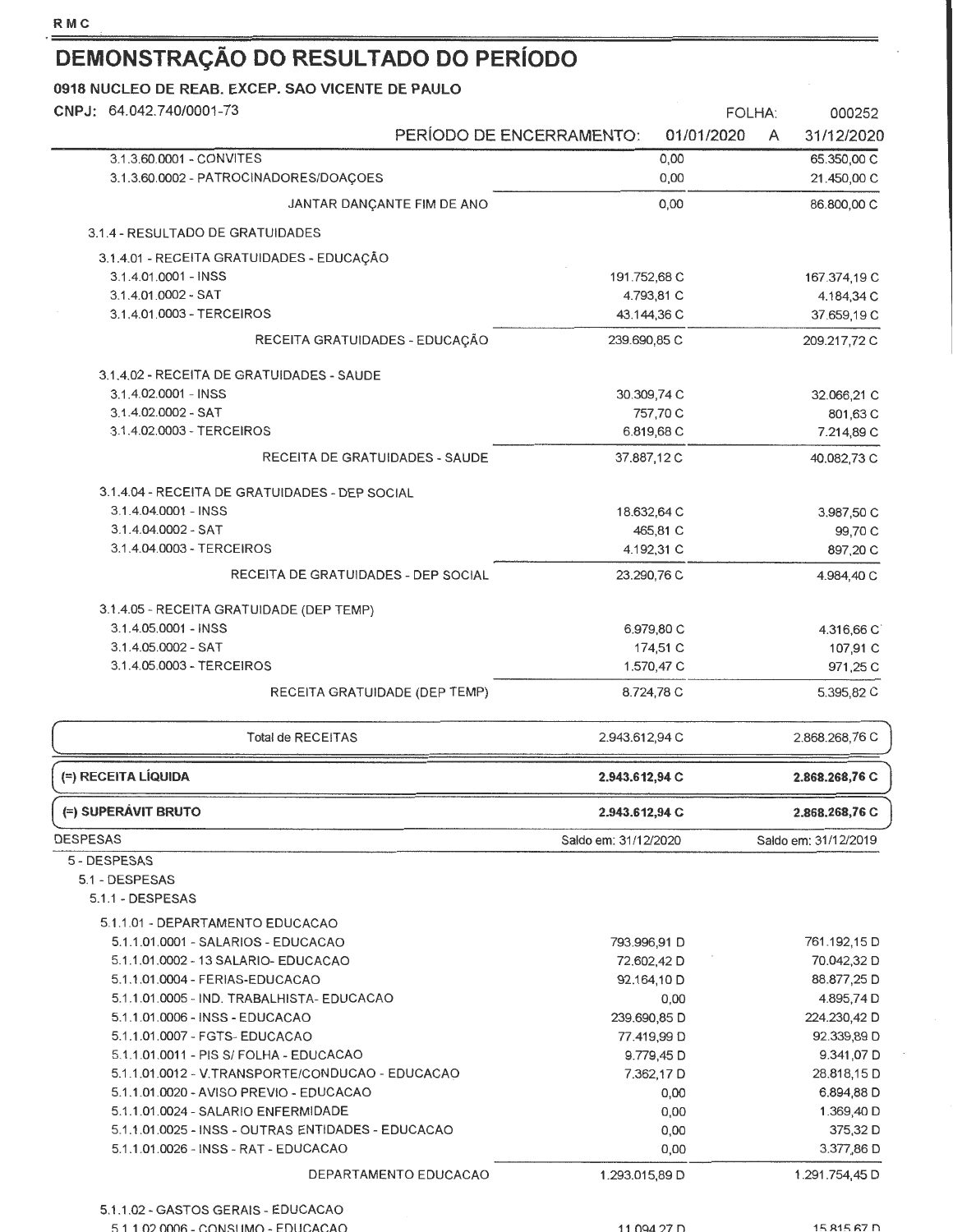ł,

### **DEMONSTRAÇÃO DO RESULTADO DO PERÍODO**

5.2.1 .02.0003- CONSERVACAO LIMPF7A F MANIITFNr.AO

**0918 NUCLEO DE REAB. EXCEP. SAO VICENTE DE PAULO** 

| CNPJ: 64.042.740/0001-73                           |                                 |              | FOLHA:      |   | 000253       |
|----------------------------------------------------|---------------------------------|--------------|-------------|---|--------------|
|                                                    | PERÍODO DE ENCERRAMENTO:        |              | 01/01/2020  | A | 31/12/2020   |
| 5.1.1.02.0011 - CONSERVAÇÃO/ MANUTENÇÃO/REFORMA    |                                 | 34.565,87 D  |             |   | $9.371,28$ D |
| 5.1.1.02.0012 - DESPESA MERENDA - EDUCACAO         |                                 | 75.272,86 D  |             |   | 91.614,57 D  |
| 5.1.1.02.0015 - SERVICOS DE TERCEIROS- P. J. - EDU |                                 | 497.682,26 D |             |   | 534.556,37 D |
| 5.1.1.02.0016 - AGUA - EDUCACAO                    |                                 |              | 4.797,95 D  |   | 21.149,28 D  |
| 5.1.1.02.0017 - LUZ - EDUCACAO                     |                                 | 10.404,60 D  |             |   | 21.452,38 D  |
| 5.1.1.02.0018 - TELEFONE - EDUCACAO                |                                 |              | 2.157,13 D  |   | 2.211,34 D   |
| 5.1.1.02.0020 - UNIFORME - EDUCACAO                |                                 |              | 0,00        |   | 4.237,50 D   |
| 5.1.1.02.0023 - REGISTRO DE DOMINIO - EDUCACAO     |                                 |              | 0,00        |   | 76,00 D      |
| 5.1.1.02.0024 - PROGRAMA DE ALIMENTAÇÃO (VR)- EDUC |                                 | 55.828,00 D  |             |   | 0,00         |
|                                                    | <b>GASTOS GERAIS - EDUCACAO</b> | 694.808,74 D |             |   | 706,889,04 D |
| 5.1.1.03 - DEPARTAMENTO SAUDE                      |                                 |              |             |   |              |
| 5.1.1.03.0001 - SALARIO                            |                                 | 122.317,57 D |             |   | 145.469,17 D |
| 5.1.1.03.0002 - 13 SALARIO                         |                                 | 10.872,85 D  |             |   | 15.043,33 D  |
| 5.1.1.03.0003 - FERIAS                             |                                 | 18.358,13 D  |             |   | 9.592,48 D   |
| 5.1.1.03.0005 - INSS - SAUDE                       |                                 | 37,887,12 D  |             |   | 41.570,86 D  |
| 5.1.1.03.0006 - FGTS                               |                                 | 12.097,54 D  |             |   | 14.075,56 D  |
| 5.1.1.03.0007 - PÍS S/ FOLHA                       |                                 |              | 1.515,49 D  |   | 1.702,54 D   |
| 5.1.1.03.0008 - VALE TRANSPORTE                    |                                 |              | 62,94 D     |   | 0,00         |
| 5.1.1.03.0015 - SERV TERCEIRO P. JURIDICA SAUDE    |                                 |              | 0,00        |   | 7.418,00 D   |
| 5.1.1.03.0016 - INSS - OUTRAS ENTIDADES - SAUDE    |                                 |              | 0,00        |   | 37,20 D      |
| 5.1.1.03.0017 - INSS - RAT - SAUDE                 |                                 |              | 0,00        |   | 334,83 D     |
| 5.1.1.03.0019 - PROGRAMA DE ALIMENTAÇÃO - SAUDE (V |                                 |              | 6.841,00 D  |   | 0,00         |
|                                                    | DEPARTAMENTO SAUDE              | 209.952,64 D |             |   | 235.243,97 D |
| 5.1.1.06 - DEPARTAMENTO SOCIAL                     |                                 |              |             |   |              |
| 5.1.1.06.0001 - SALARIO                            |                                 | 82.015,30 D  |             |   | 19.997,39 D  |
| 5.1.1.06.0002 - 13 SALARIO                         |                                 |              | 7.526,05 D  |   | 1.600,03 D   |
| 5.1.1.06.0003 - FERIAS                             |                                 |              | 3.621,86 D  |   | 0,00         |
| 5.1.1.06.0005 - INSS                               |                                 |              | 23.290,76 D |   | 5.316,40 D   |
| 5.1.1.06.0006 - FGTS                               |                                 |              | 7.382,43 D  |   | 1.727,73 D   |
| 5.1.1.06.0007 - PIS S/ FOLHA                       |                                 |              | 919,80 D    |   | 206,53 D     |
| 5.1.1.06.0008 - V TRANSPORTE                       |                                 |              | 0,00        |   | 493,80 D     |
| 5.1.1.06.0014 - INSS OUTRAS ENTIDADES              |                                 |              | 0,00        |   | 8,30 D       |
| 5.1.1.06.0015 - INSS RAT                           |                                 |              | 0,00        |   | 74,70 D      |
| 5.1.1.06.0016 - SERV DE TERCEIROS PJ. DEP SOCIAL   |                                 |              | 0,00        |   | 2.939,00 D   |
| 5.1.1.06.0017 - PROGRAMA DE ALIMENTAÇÃO-DEP        |                                 |              | 2.764,00 D  |   | 0,00         |
|                                                    | DEPARTAMENTO SOCIAL             | 127.520,20 D |             |   | 32.363,88 D  |
| 5.1.1.07 - DEPARTAMENTO TEMPORARIO                 |                                 |              |             |   |              |
| 5.1.1.07.0001 - SALARIO                            |                                 |              | 29.833,55 D |   | 19.916,66 D  |
| 5.1.1.07.0002 - 13 SALARIO                         |                                 |              | 2.663,50 D  |   | 1.666,66 D   |
| 5.1.1.07.0003 - FERIAS                             |                                 |              | 2.401,93 D  |   | 0,00         |
| 5.1.1.07.0005 - INSS                               |                                 |              | 8.724,78 D  |   | 5.395,82 D   |
| 5.1.1.07.0006 - FGTS                               |                                 |              | 2.791,91 D  |   | 1.726,65 D   |
| 5.1.1.07.0007 - PIS S/ FOLHA                       |                                 |              | 348,94 D    |   | 215,83 D     |
| 5.1.1.07.0008 - V TRANSPORTE                       |                                 |              | 1.179,72 D  |   | 1.603,75 D   |
| 5.1.1.07.0016 - SERV DE TERC PJ - DEP TEMP         |                                 |              | 0,00        |   | 1.965,00 D   |
| 5.1.1.07.0017 - OUTRAS DESPESAS                    |                                 |              | 0,00        |   | 1.512,40 D   |
| 5.1.1.07.0018 - PROGRAMA DE ALIMENTAÇÃO-TEMPOR. (V |                                 |              | 4.750,00 D  |   | 0,00         |
|                                                    | DEPARTAMENTO TEMPORARIO         |              | 52.694,33 D |   | 34.002,77 D  |
| 5.2 - DESPESAS                                     |                                 |              |             |   |              |
| 5.2.1 - DESPESAS                                   |                                 |              |             |   |              |
| 5.2.1.02 - DESPESAS ADMINISTRATIVAS                |                                 |              |             |   | 7.120,68 D   |
| 5.2.1.02.0002 - ASSISTENCIA CONTABIL/JURIDICA      |                                 |              | 6.813,50 D  |   |              |

nnn

1 813 60 D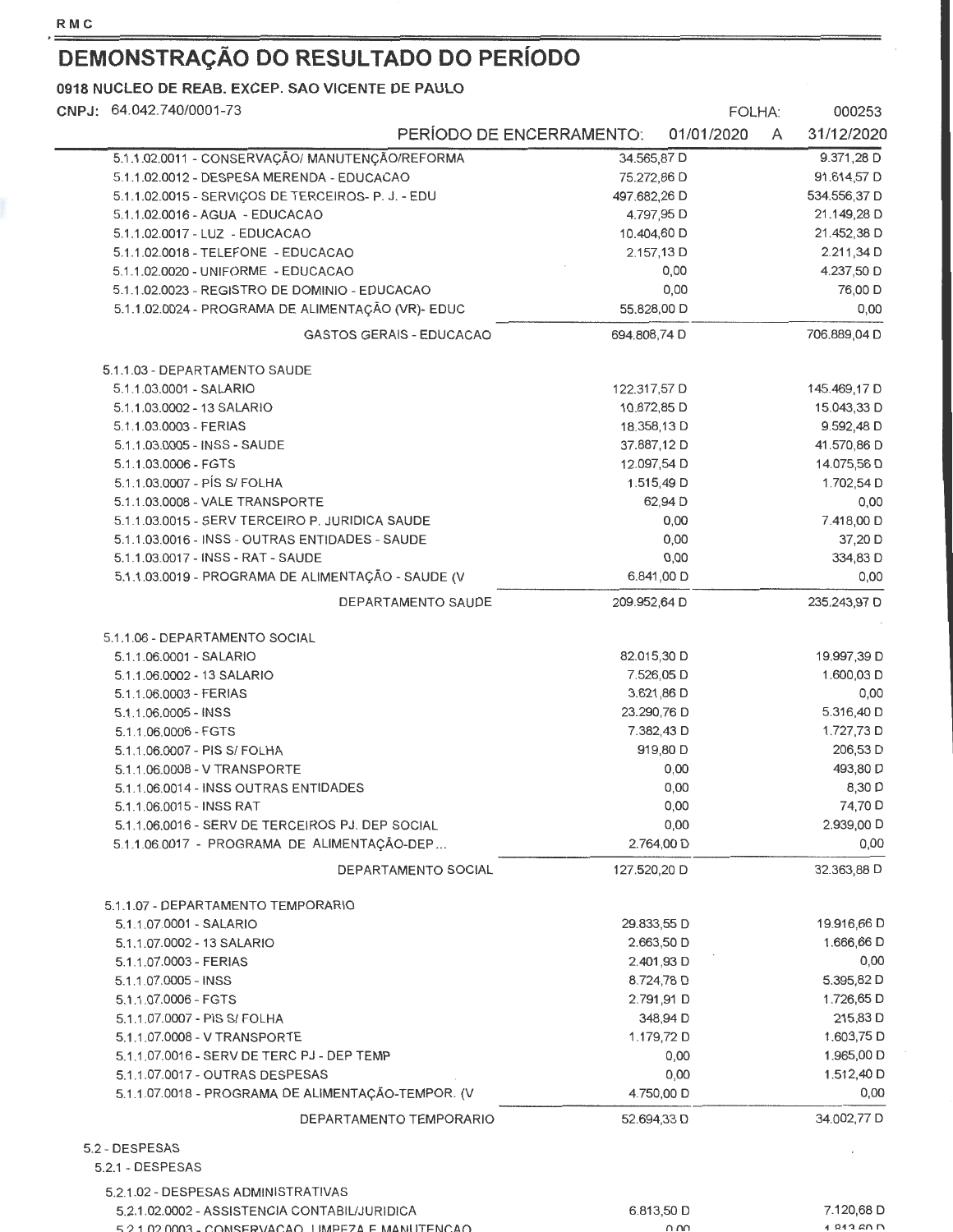$\overline{a}$ 

# **DEMONSTRAÇÃO DO RESULTADO DO PERÍODO**

| CNPJ: 64.042.740/0001-73                                                   |                             |              | FOLHA:                |   | 000254       |
|----------------------------------------------------------------------------|-----------------------------|--------------|-----------------------|---|--------------|
|                                                                            | PERÍODO DE ENCERRAMENTO:    |              | 01/01/2020            | A | 31/12/2020   |
| 5.2.1.02.0006 - ANUIDADES E ASSINATURAS                                    |                             |              | 298,80 D              |   | 298,80 D     |
| 5.2.1.02.0007 - CORREIOS E MALOTES                                         |                             |              | 108,25 D              |   | 15,25 D      |
| 5.2.1.02.0008 - SEGUROS                                                    |                             |              | 2.189,37 D            |   | 2.331,11 D   |
| 5.2.1.02.0009 - TAXAS E EMOLUMENTOS                                        |                             |              | 0,00                  |   | 286,27 D     |
| 5.2.1.02.0014 - TELEFONE                                                   |                             |              | 561,63 D              |   | 590,44 D     |
|                                                                            | DESPESAS ADMINISTRATIVAS    | 11.821,59 D  |                       |   | 14.242,90 D  |
| 5.2.1.03 - DESPESAS TRIBUTARIAS                                            |                             |              |                       |   |              |
| 5.2.1.03.0003 - TAXA DE LIXO                                               |                             |              | 3.701,28 D            |   | 6.426,24 D   |
| 5.2.1.03.0005 - IMPOSTOS E TAXAS                                           |                             |              | 0,00                  |   | $1,00$ D     |
| 5.2.1.03.0007 - ISS                                                        |                             |              | 39,06 D               |   | 56,85 D      |
| 5.2.1.03.0008 - IR S/ APLIC                                                |                             |              | 260,07 D              |   | 700,29 D     |
| 5.2.1.03.0009 - COFINS S/ APL 741-2                                        |                             |              | 60,48 D               |   | 105,95 D     |
| 5.2.1.03.0010 - COFINS S/ APLIC 1088-0                                     |                             |              | $0,01$ D              |   | 1,80 D       |
| 5.2.1.03.0011 - COFINS S/ APLIC 1509                                       |                             |              | 1,32D                 |   | 33,45 D      |
| 5.2.1.03.0012 - COFINS S/APLIC POUPANÇA BRAD                               |                             |              | 0,00                  |   | 0,95 D       |
| 5.2.1.03.0013 - COFINS S/APLIC BRAD                                        |                             |              | 2,14D                 |   | 10,25 D      |
| 5.2.1.03.0016 - COFINS S/ APLICACAO CONTA FNDE                             |                             |              | 0,00                  |   | $0,94$ D     |
| 5.2.1.03.0017 - COFINS S/ APL ITAU                                         |                             |              | 206,92 D              |   | 321,74 D     |
| 5.2.1.03.0018 - COFINS S/ APL CEF 3165-8                                   |                             |              | $0,41$ D              |   | 0,00         |
|                                                                            | <b>DESPESAS TRIBUTARIAS</b> |              | 4.271,69 D            |   | 7.659,46 D   |
| 5.2.1.05 - GASTOS GERAIS                                                   |                             |              |                       |   |              |
| 5.2.1.05.0002 - CONDUCAO                                                   |                             |              | 989,30 D              |   | 131,82 D     |
| 5.2.1.05.0003 - COPA E REFEICAO                                            |                             |              | 1.173,98 D            |   | 269,83 D     |
| 5.2.1.05.0004 - MATERIAL DE CONSUMO                                        |                             |              | 3.009,97 D            |   | 15.609,05 D  |
| 5.2.1.05.0005 - DESPESAS C/ VEICULOS                                       |                             |              | 797,43 D              |   | 528,00 D     |
| 5.2.1.05.0006 - PLANO DE SAUDE/ASSIST MEDICA                               |                             | 23.606,76 D  |                       |   | 24.575,57 D  |
| 5.2.1.05.0008 - UNIFORME                                                   |                             |              | 500,00 D              |   | 146,22 D     |
| 5.2.1.05.0009 - DEPRECIACOES                                               |                             |              | 21.554,19 D           |   | 17.212,26 D  |
| 5.2.1.05.0011 - ANUNCIOS E PUBLICAÇÕES                                     |                             |              | 770,00 D              |   | 690,00 D     |
| 5.2.1.05.0012 - CURSOS/TREINAMENTOS                                        |                             | 17.857,30 D  |                       |   | 2.407,93 D   |
| 5.2.1.05.0013 - DESPESAS EVENTUAIS                                         |                             |              | 495,00 D              |   | 3.526,00 D   |
| 5.2.1.05.0014 - SERVICOS DE TERCEIROS - PESSOA JUR                         |                             |              | 28.244,00 D           |   | 11.211,00 D  |
| 5.2.1.05.0015 - FRETES E CARRETOS                                          |                             |              | 112,36 D              |   | 146,29 D     |
| 5.2.1.05.0016 - TAXA DE MANUTENÇÃO                                         |                             |              | 24.792,62 D           |   | 23.258,40 D  |
| 5.2.1.05.0018 - MATERIAL DE LIMPEZA                                        |                             |              | 127,39 D              |   | 0,00         |
| 5.2.1.05.0020 - MENS. ASSOCIATIVA                                          |                             |              | 540,00 D              |   | 525,00 D     |
| 5.2.1.05.0021 - CONSERVAÇÃO/REFORMA                                        |                             |              | 9.422,00 D            |   | 897,83 D     |
| 5.2.1.05.0024 - UNIFORMES PARA EVENTOS                                     |                             |              | 312,50 D              |   | 0,00         |
| 5.2.1.05.0025 - BRINDES E PRESENTES                                        |                             |              | 692,15 D              |   | 212,94 D     |
| 5.2.1.05.0026 - ENCOMENDAS                                                 |                             |              | 410,00 D              |   | 375,00 D     |
| 5.2.1.05.0027 - ENCADERNAÇÃO                                               |                             |              | 120,00 D              |   | 80,00 D      |
| 5.2.1.05.0028 - PROPAGANDAS E PUBLICIDADES                                 |                             |              | 0,00                  |   | 350,00 D     |
| 5.2.1.05.0029 - OUTRAS DESPESAS                                            |                             |              | 10.529,34 D           |   | 8.973,49 D   |
| 5.2.1.05.0030 - VALE TRANSPORTE                                            |                             |              | 521,80 D              |   | 507,40 D     |
| 5.2.1.05.0031 - VALE REFEIÇÃO                                              |                             |              | 0,00                  |   | 196,00 D     |
| 5.2.1.05.0032 - VIGILANCIA                                                 |                             |              | 7.400,00 D            |   | 0,00         |
| 5.2.1.05.0033 - REGISTRO DE DOMINIO<br>5.2.1.05.0034 - DESPESAS C/ TERRENO |                             |              | 76,00 D<br>7.500,00 D |   | 0,00<br>0,00 |
|                                                                            | <b>GASTOS GERAIS</b>        | 161.554,09 D |                       |   | 111.830,03 D |
| 5.2.1.06 - DESPESAS FINANCEIRAS                                            |                             |              |                       |   |              |
| 5.2.1.06.0001 - DESPESAS BANCARIAS                                         |                             |              | 5.400,19 D            |   | 4.672,90 D   |
| 5.2.1.06.0002 - JUROS, MULTA E CORREÇÃO                                    |                             |              | 155,22 D              |   | 6,04 D       |
| 5.2.1.06.0003 - IOF / IRF                                                  |                             |              | 75,26 D               |   | 470,26 D     |
| 5.2.1.06.0008 - IOF S/ SEGUROS                                             |                             |              | 0,00                  |   | 47,85 D      |
|                                                                            |                             |              |                       |   |              |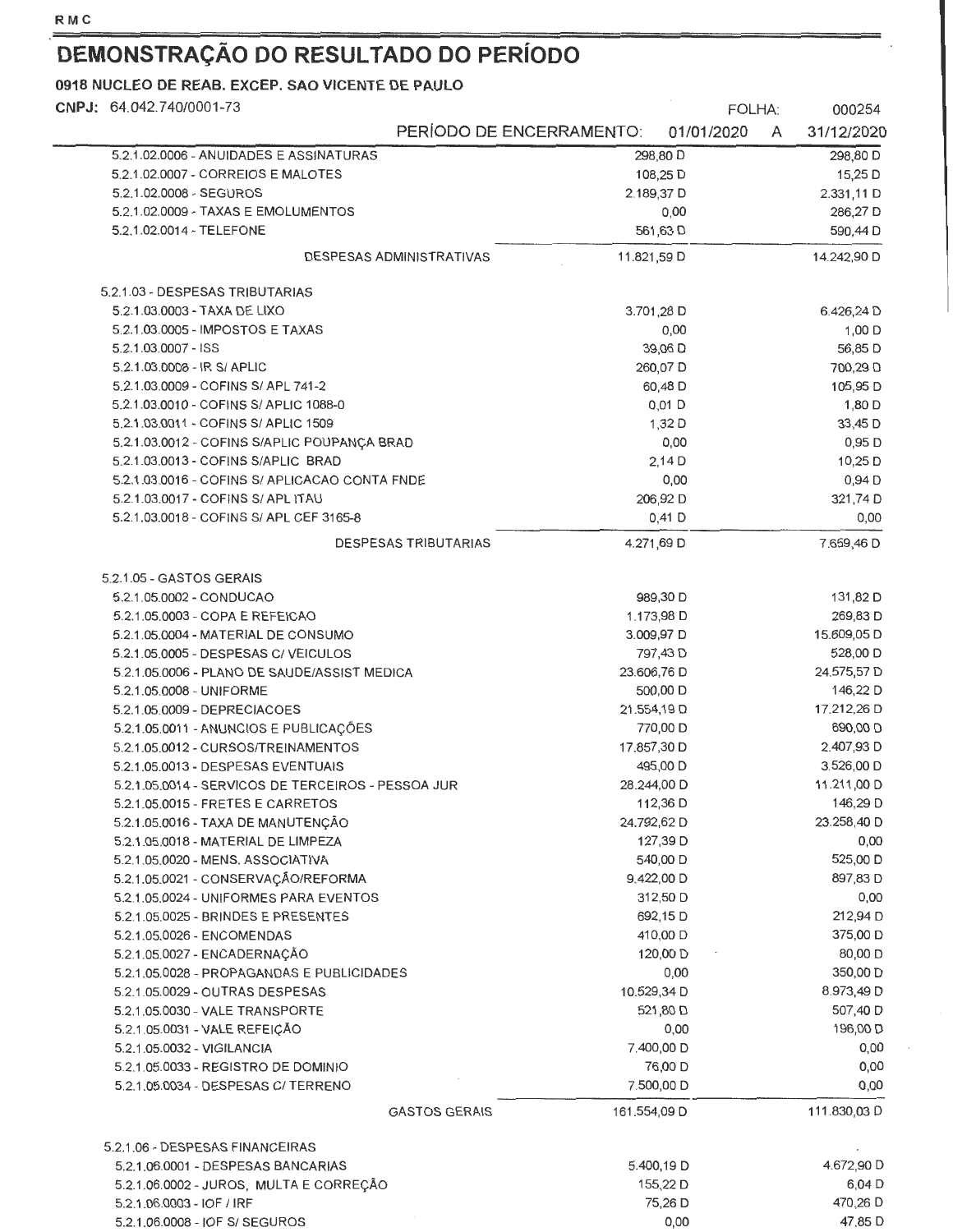$\overline{\phantom{0}}$ 

# **DEMONSTRAÇÃO DO RESULTADO DO PERÍODO**

| CNPJ: 64.042.740/0001-73                                                                  |                           |             | <b>FOLHA:</b>        |   | 000255               |
|-------------------------------------------------------------------------------------------|---------------------------|-------------|----------------------|---|----------------------|
|                                                                                           | PERÍODO DE ENCERRAMENTO:  |             | 01/01/2020           | A | 31/12/2020           |
| 5.2.1.08 - OUTRAS DESPESAS                                                                |                           |             |                      |   |                      |
| 5.2.1.08.0001 - AJUSTES                                                                   |                           |             | $0,10$ D             |   | $0,28$ D             |
| 5.2.1.08.0002 - DEVOLUÇOES                                                                |                           |             | 4.536,30 D           |   | 0,00                 |
| 5.2.1.08.0005 - DESPESAS COM CARTORIO REGISTRO DE                                         |                           | 13.135,70 D |                      |   | 0,00                 |
| 5.2.1.08.0006 - DESPESAS ITCMD                                                            |                           | 24.647,72 D |                      |   | 0,00                 |
|                                                                                           | <b>OUTRAS DESPESAS</b>    | 42.319,82 D |                      |   | $0,28$ D             |
| 5.2.1.10 - DESPESAS CAMPOS MELO 323                                                       |                           |             |                      |   |                      |
| 5.2.1.10.0001 - ALUGUEL                                                                   |                           | 18,000,00 D |                      |   | 9.596,00 D           |
| 5.2.1.10.0002 - AGUA                                                                      |                           |             | 1.631,43 D           |   | 408,23 D             |
| 5.2.1.10.0003 - LUZ                                                                       |                           |             | 348,23 D             |   | 134,71 D             |
| 5.2.1.10.0004 - IPTU                                                                      |                           |             | 1.299,24 D           |   | 0,00                 |
|                                                                                           | DESPESAS CAMPOS MELO 323  | 21.278,90 D |                      |   | 10.138,94 D          |
| 5.2.2 - DESPESAS EXTRAORDINARIAS                                                          |                           |             |                      |   |                      |
| 5.2.2.01 - ARTESANATO                                                                     |                           |             |                      |   | 5.360,75 D           |
| 5.2.2.01.0001 - DESPESAS ARTESANATO<br>5.2.2.01.0003 - DESPESA FEIRA DA IGREJA DO S.C. DE |                           |             | 750,12 D<br>340,00 D |   | 0,00                 |
|                                                                                           | ARTESANATO                |             | 1.090,12 D           |   | 5.360,75 D           |
|                                                                                           |                           |             |                      |   |                      |
| 5.2.2.02 - ARENA INVERNO QUENTE<br>5.2.2.02.0001 - DESPESAS FESTA INVERNO                 |                           |             | 0,00                 |   | 27.296,06 D          |
|                                                                                           | ARENA INVERNO QUENTE      |             | 0,00                 |   | 27.296,06 D          |
|                                                                                           |                           |             |                      |   |                      |
| 5.2.2.03 - TARDE BENEFICENTE                                                              |                           |             |                      |   |                      |
| 5.2.2.03.0001 - DESPESAS TARDE BENEFICENTE                                                |                           |             | 239,24 D             |   | 153,00 D             |
| 5.2.2.03.0002 - DESPESAS TARDE BENEFICENTE<br>5.2.2.03.0003 - DESPESAS TARDE BENEFICENTE  |                           |             | 0,00<br>0,00         |   | 265,96 D<br>481,96 D |
| 5.2.2.03.0004 - DESPESAS TARDE BENEFICENTE                                                |                           |             | 0,00                 |   | 276,00 D             |
|                                                                                           | <b>TARDE BENEFICENTE</b>  |             | 239,24 D             |   | 1.176,92D            |
|                                                                                           |                           |             |                      |   |                      |
| 5.2.2.05 - PIZZA<br>5.2.2.05.0001 - DESPESAS PIZZA 29/03/2019                             |                           |             | 0,00                 |   | 4.351,00 D           |
|                                                                                           | PIZZA                     |             | 0,00                 |   | 4.351,00 D           |
|                                                                                           |                           |             |                      |   |                      |
| 5.2.2.06 - CARNAVAL SOLIDARIO<br>5.2.2.06.0001 - DESPESAS CARNAVAL SOLIDARIO              |                           |             | 0,00                 |   | 6.684,78 D           |
| 5.2.2.06.0002 - ALIMENTACAO                                                               |                           |             | 2.999,29 D           |   | 0,00                 |
| 5.2.2.06.0003 - BEBIDAS                                                                   |                           |             | 4.342,84 D           |   | 0,00                 |
| 5.2.2.06.0004 - MAO DE OBRA                                                               |                           |             | 140,00 D             |   | 0,00                 |
| 5.2.2.06.0005 - MATERIAL DE CONSUMO                                                       |                           |             | 609,36 D             |   | 0,00                 |
|                                                                                           | <b>CARNAVAL SOLIDARIO</b> |             | 8.091,49 D           |   | 6.684,78 D           |
| 5.2.2.08 - FESTAS                                                                         |                           |             |                      |   |                      |
| 5.2.2.08.0001 - DESPESAS EVENTO DIA DAS CRIANÇAS                                          |                           |             | 3.252,65 D           |   | 1.937,61 D           |
|                                                                                           | <b>FESTAS</b>             |             | 3.252,65 D           |   | 1.937,61 D           |
| 5.2.2.10 - JANTAR DANÇANTE FIM DE ANO                                                     |                           |             |                      |   |                      |
| 5.2.2.10.0001 - BUFFET                                                                    |                           |             | 0,00                 |   | 26.400,00 D          |
| 5.2.2.10.0002 - SALÃO                                                                     |                           |             | 0,00                 |   | 8.000,00 D           |
| 5.2.2.10.0003 - BANDA IMAGEM                                                              |                           |             | 0,00                 |   | 5.000,00 D           |
| 5.2.2.10.0004 - DRINKS BARTENDER                                                          |                           |             | 0,00                 |   | 4.000,00 D           |
| 5.2.2.10.0007 - BANNERS -                                                                 |                           |             | 0,00                 |   | 550,00 D             |
| 5.2.2.10.0008 - ECAD                                                                      |                           |             | 0,00                 |   | 1.000,00 D           |
| 5.2.2.10.0009 - LOCAÇÃO GERADOR                                                           |                           |             | 0,00                 |   | 1.000,00 D           |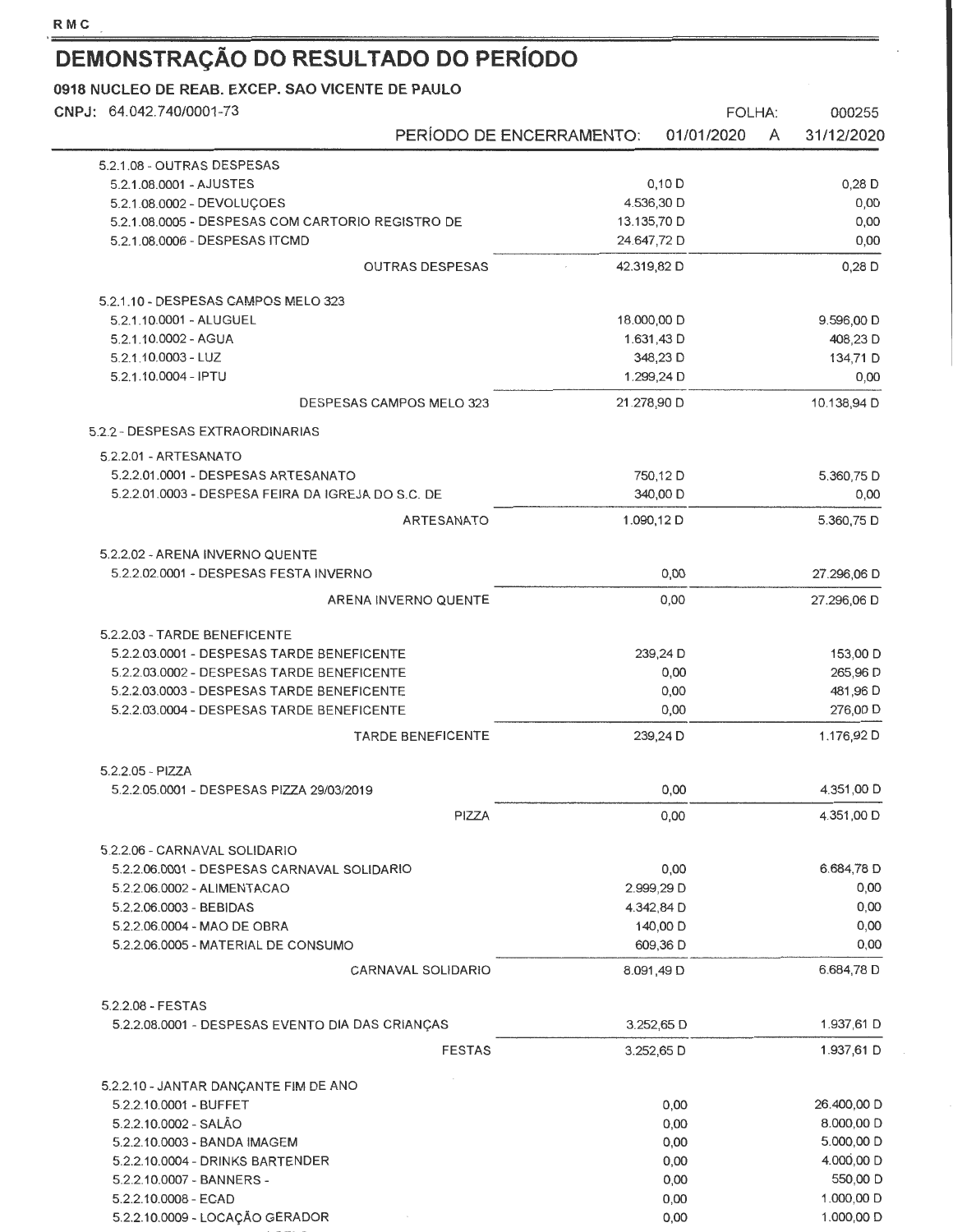| CNPJ: 64.042.740/0001-73                                                    |                                        | FOLHA:<br>000256     |
|-----------------------------------------------------------------------------|----------------------------------------|----------------------|
|                                                                             | PERÍODO DE ENCERRAMENTO:<br>01/01/2020 | 31/12/2020<br>A      |
| 5.2.2.10.0016 - SOBREMESA                                                   | 0,00                                   | 2.500,00 D           |
| 5.2.2.10.0017 - MASSA                                                       | 0,00                                   | 1.350,00 D           |
| 5.2.2.10.0018 - DANCARINOS                                                  | 0,00                                   | 600,00 D             |
| 5.2.2.10.0019 - CONVITES                                                    | 0,00                                   | 460,00 D             |
| 5.2.2.10.0020 - LOCAÇÃO DE COOLER<br>5.2.2.10.0021 - MAO OBRA LIMPESA WCs   | 0,00<br>0,00                           | 400,00 D<br>200,00 D |
| JANTAR DANCANTE FIM DE ANO                                                  | 0,00                                   | 58.290,00 D          |
|                                                                             |                                        |                      |
| 5.2.2.11 - FESTA JUNINA<br>5.2.2.11.0003 - DESPESAS FESTA JUNINA NUREX 2019 | 0,00                                   | 1.490,10 D           |
| <b>FESTA JUNINA</b>                                                         | 0,00                                   | 1.490,10 D           |
|                                                                             |                                        |                      |
| 5.2.2.12 - DESPESAS PAELLA                                                  |                                        |                      |
| 5.2.2.12.0001 - DESPESAS PAELLA CAIPIRA                                     | 0,00                                   | 6.521,90 D           |
| <b>DESPESAS PAELLA</b>                                                      | 0,00                                   | 6.521,90 D           |
| 5.2.2.13 - DESPESAS PORCO NO ROLETE                                         |                                        |                      |
| 5.2.2.13.0001 - DESPESAS PORCO NO ROLETE                                    | 0,00                                   | 6.992,00 D           |
| DESPESAS PORCO NO ROLETE                                                    | 0,00                                   | 6.992,00 D           |
| 5.2.2.14 - DESPESAS BRECHÓ                                                  |                                        |                      |
| 5.2.2.14.0001 - DESPESAS BRECHÓ                                             | 3.370,30 D                             | 4.216,50 D           |
| DESPESAS BRECHÓ                                                             | 3.370,30 D                             | 4.216,50 D           |
| 5.2.2.15 - FEIJOADA                                                         |                                        |                      |
| 5.2.2.15.0001 - DESPESAS FEIJOADA                                           | 0,00                                   | 2.288,52 D           |
| <b>FEIJOADA</b>                                                             | 0,00                                   | 2.288,52 D           |
| 5.2.2.17 - DESPESAS FESTIVAL GASTRONOMICO                                   |                                        |                      |
| 5.2.2.17.0001 - DESPESAS FESTIVAL GASTR. DEGUSTAÇÃ                          | 800,00 D                               | 11.362,45 D          |
| DESPESAS FESTIVAL GASTRONOMICO                                              | 800,00 D                               | 11.362,45 D          |
| 5.2.2.18 - NHOQUE                                                           |                                        |                      |
| 5.2.2.18.0001 - DESPESAS NHOQUE                                             | 2.141,92 D                             | 0,00                 |
| <b>NHOQUE</b>                                                               | 2.141,92 D                             | 0,00                 |
| $5.2.3 - FNDE$                                                              |                                        |                      |
| 5.2.3.01 - PDDE                                                             |                                        |                      |
| 5.2.3.01.0003 - CONSUMO                                                     | 0,00                                   | 809,00 D             |
| 5.2.3.01.0004 - SERVIÇOS PRESTADOS                                          | 3.785,00 D                             | 0,00                 |
| 5.2.3.01.0005 - FRETES                                                      | 0,00                                   | 47,40 D              |
| 5.2.3.01.0006 - CONSERVACAO E MANUTENÇÃO                                    | 3.743,13 D                             | 3.440,00 D           |
| PDDE                                                                        | 7.528,13 D                             | 4.296,40 D           |
| 5.2.4 - TERMO DE FOMENTO                                                    |                                        |                      |
| 5.2.4.01 - TERMO DE FOMENTO 87/2018                                         |                                        |                      |
| 5.2.4.01.0001 - DEPRECIACAO (TERMO DE FOMENTO 87/                           | 5.000,11 D                             | 5.416,79 D           |
| TERMO DE FOMENTO 87/2018                                                    | $5.000, 11$ D                          | 5.416,79 D           |
| 5.2.4.02 - TERMO DE FOMENTO 250/2019                                        |                                        |                      |
| 5.2.4.02.0001 - MATERIAL PEDAGOGICO<br>5.2.4.02.0002 - FRETES               | 0,00<br>0,00                           | 85.296,10 D          |
|                                                                             |                                        | 167,60 D             |
| TERMO DE FOMENTO 250/2019                                                   | 0,00                                   | 85.463,70 D          |